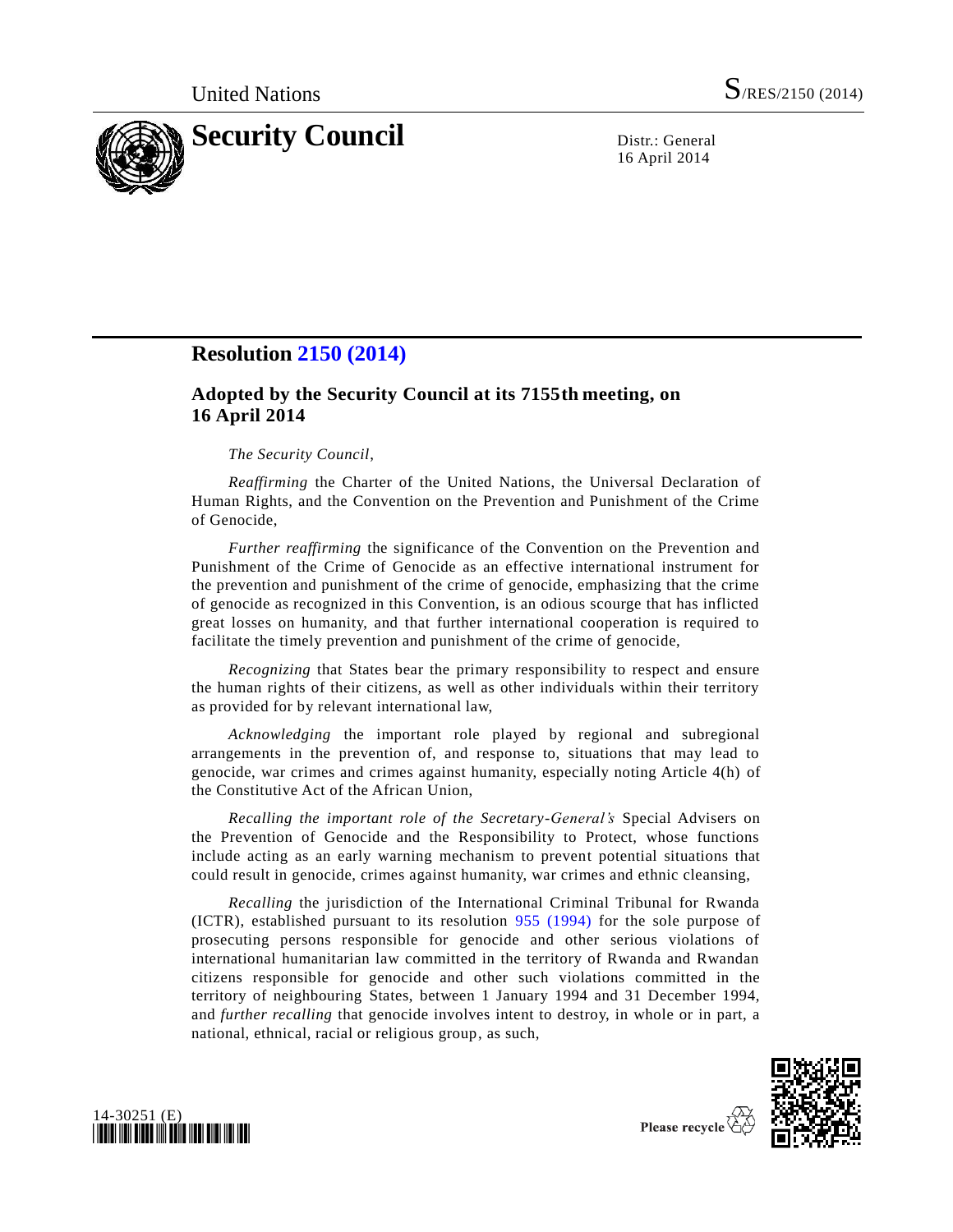*Recalling* the conclusions of the final report [\(S/1994/1405\)](http://undocs.org/S/1994/1405) of the Commission of Experts, established pursuant to Security Council resolution [935 \(1994\),](http://undocs.org/S/RES/935(1994)) among which included that "there exists overwhelming evidence to prove that acts of genocide against the Tutsi group were perpetrated," and noting that during the genocide, Hutu and others who opposed it were also killed,

*Recalling* that the Appeals Chamber of the ICTR issued, on 16 June 2006, a judicial notice  $(ICTR-98-44-ART3(C))$  concluding that it was a "fact of common knowledge" that "between 6 April and 17 July 1994, there was a genocide in Rwanda against the Tutsi ethnic group", *further recalling* that more than a million people were killed during the genocide, including Hutu and others who opposed it, and *noting with concern* any form of denial of that genocide,

*Noting with concern* that many genocide suspects continue to elude justice, including the remaining nine ICTR-indicted fugitives,

*Reaffirming* its strong opposition to impunity for serious violations of international humanitarian law and human rights law, and emphasizing in this context the responsibility of States to comply with their re levant obligations to end impunity and, to that end, to thoroughly investigate and prosecute persons responsible for genocide, crimes against humanity, war crimes, or other serious violations of international humanitarian law and international human rights law, in order to avoid their recurrence and to seek sustainable peace, justice, truth and reconciliation,

*Stressing* that the fight against impunity and to ensure accountability for genocide, crimes against humanity, war crimes and other egregious crimes has been strengthened through the work on and prosecution of these crimes in the international criminal justice system, ad hoc and mixed tribunals as well as specialized chambers in national tribunals; and recognizing in this regard the contribution of the International Criminal Court, in accordance with the principle of complementarity to national criminal jurisdictions as set out in the Rome Statute, towards holding accountable those responsible for such crimes, and reiterating its call on the importance of State cooperation with these courts and tribunals in accordance with the States' respective obligations,

*Recognizing* the contribution made by the ICTR to the fight against impunity and the development of international criminal justice, especially in relation to the crime of genocide,

*Noting* that the prosecution of persons responsible for genocide and other serious international crimes, through the national justice system, including the Gacaca Courts of Rwanda, and the ICTR, contributed to the process of national reconciliation and to the restoration and maintenance of peace in Rwanda,

*Recalling* that leaders and members of the *Democratic Forces for the Liberation of Rwanda* (FDLR), were among the perpetrators of the 1994 genocide against the Tutsi in Rwanda, during which Hutu and others who opposed the genocide were also killed, *further recalling* that the FDLR is a group under United Nations sanctions, operating in the Democratic Republic of the Congo (DRC), and which has continued to promote and commit ethnically based and other killings in Rwanda and in the DRC, and *stressing* the importance of neutralizing this group, in line with the Security Council resolution [2098 \(2013\),](http://undocs.org/S/RES/2098(2013))